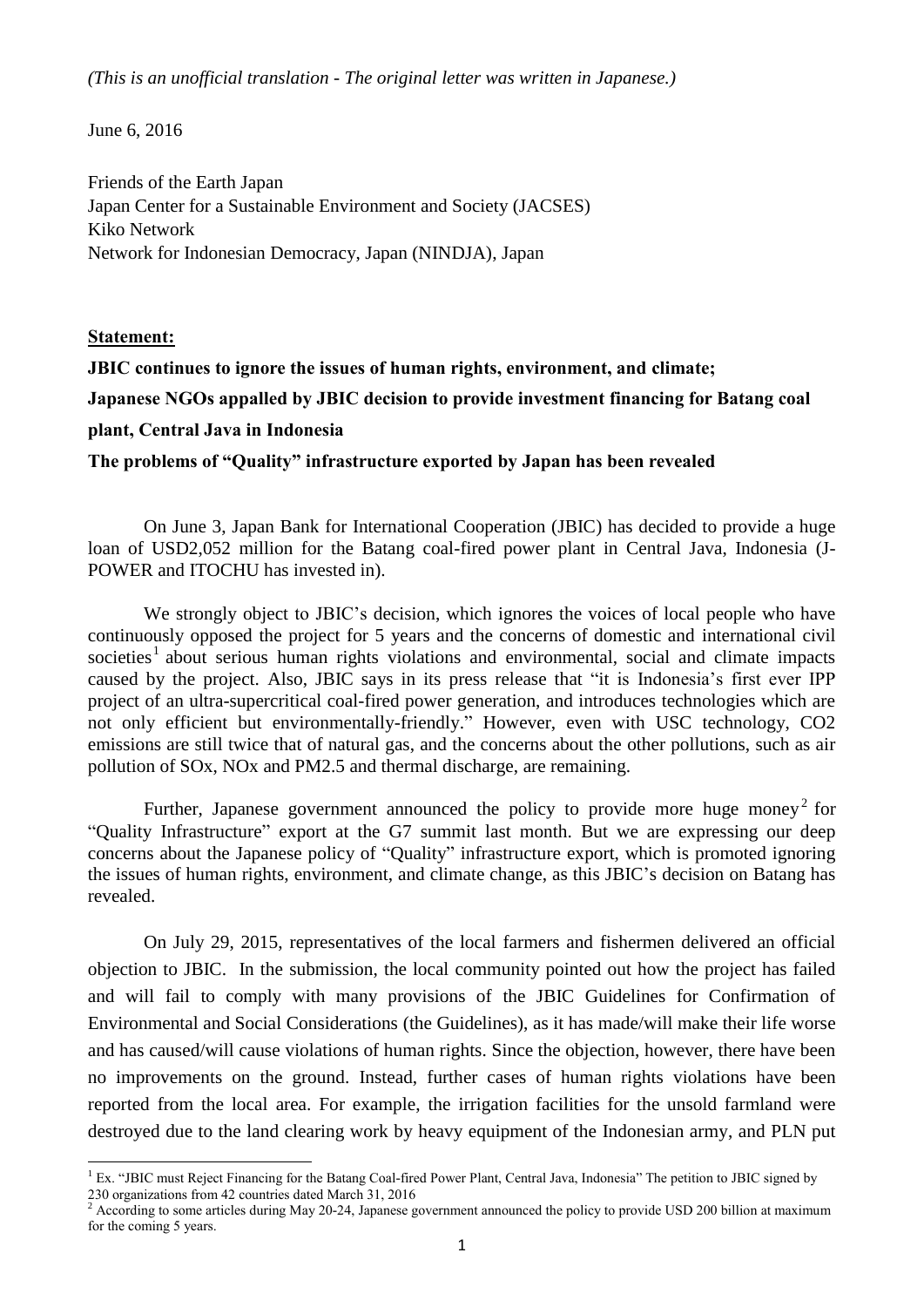up the one-sided and threatening signboard, mentioning the trespassing and the possible violation against criminal law, in the unsold farmland.

In addition, the National Human Rights Commission (NHRC), an independent government agency in Indonesia, has recently issued the new recommendations (dated May 11, 2016) to the project proponents. In the recommendations, NHRC pointed out the problem that despite not having any "consent" of the landowners and farmers, all the access to the unsold farmland was blocked with the fences last March and that the farmers couldn't harvest their crops.<sup>3</sup> And NHRC demanded that the project proponents "provide the access to the farmland, so that the community can harvest their rice and the other crops, until they could reach the permanent agreement on land access and usage with the community." NHRC clearly stated that if ever the project proponents fail to follow up this complaint, it could mean the potential human rights violation, according to the Article 36, Law No. 39/1999 on Human Rights. However, even after the recommendations, the project proponents have taken no concrete action. As a result, many farmers couldn't harvest their crops and lost the income opportunity. This situation shows that the project proponents are violating the Indonesian law related to human rights, as NHRC pointed out, that they are also violating the JBIC's Guidelines which stipulate "the compliance of host country's law".

Further, in the recommendations, NHRC reminded that various human rights violations have occurred against the community since before in this project. As NHRC wrote in its letter to Japanese government dated December 21, 2015, "There are various human rights violations and abuses on the land transfer process since 2013, including intimidations and physically and mentally threats to the local community." That is, serious human rights violations, which significantly prevent the democratic process, have repeatedly occurred in this project. The JBIC's decision on Batang shows that Japanese government and JBIC neglected the situation that no "appropriate participation" had been secured in the agreements and the planning with the local people, which violates the Guidelines.

Importantly, the recommendations mentioned on "United Nation Guiding Principle on Business and Human Rights,"<sup>4</sup> where "The State duty to protect human rights", including the involvement of export credit agencies, as well as "The corporate responsibility to respect human rights" are stipulated. Given that the huge loan from JBIC is inevitable for this project, Japanese government and JBIC have the critical duty to protect human rights related to the project. However, despite fulfilling the duty to protect the human rights under the international standards, Japanese government and JBIC have complicit in the serious human rights violations related to the project by providing the loan. Also, the local community filed the complaint to Japanese NCP on July 29, 2015, pointing out the violations against "OECD Guidelines for Multinational Enterprises" and demanded that Japanese NCP encourage the Japanese companies to take appropriate actions. But Japanese NCP hasn't yet completed its initial assessment, which is supposedly finalized within 3 months. Again, this shows the Japanese government has failed to fulfill the duty to protect the human rights related to the project.

At Batang, the community has been still expressing its opposition against the project and its intention to reject selling their own land at the tent besides the fence since the end of March till today. Also, the fisherfolk community is concerned about the impact on their fishing ground by the drilling work in the sea, which the project proponent has started since the middle of May, and has just taken a protest action last June 4. In the front of Japanese Embassy at Jakarta, around 3,500 peoples, including the Batang locals, protested the coal-fired power plants supported by Japan in Indonesia last May 11. In spite of no "social acceptability" for this project like these situations,

**<sup>.</sup>** <sup>3</sup> <https://youtu.be/0IaRB2ywO88>

<sup>4</sup> Report of the Special Representative of the Secretary- General on the issue of human rights and transnational

corporations and other business enterprises, John Ruggie / Guiding Principles on Business and Human Rights: Implementing the United Nations "Protect, Respect and Remedy" Framework